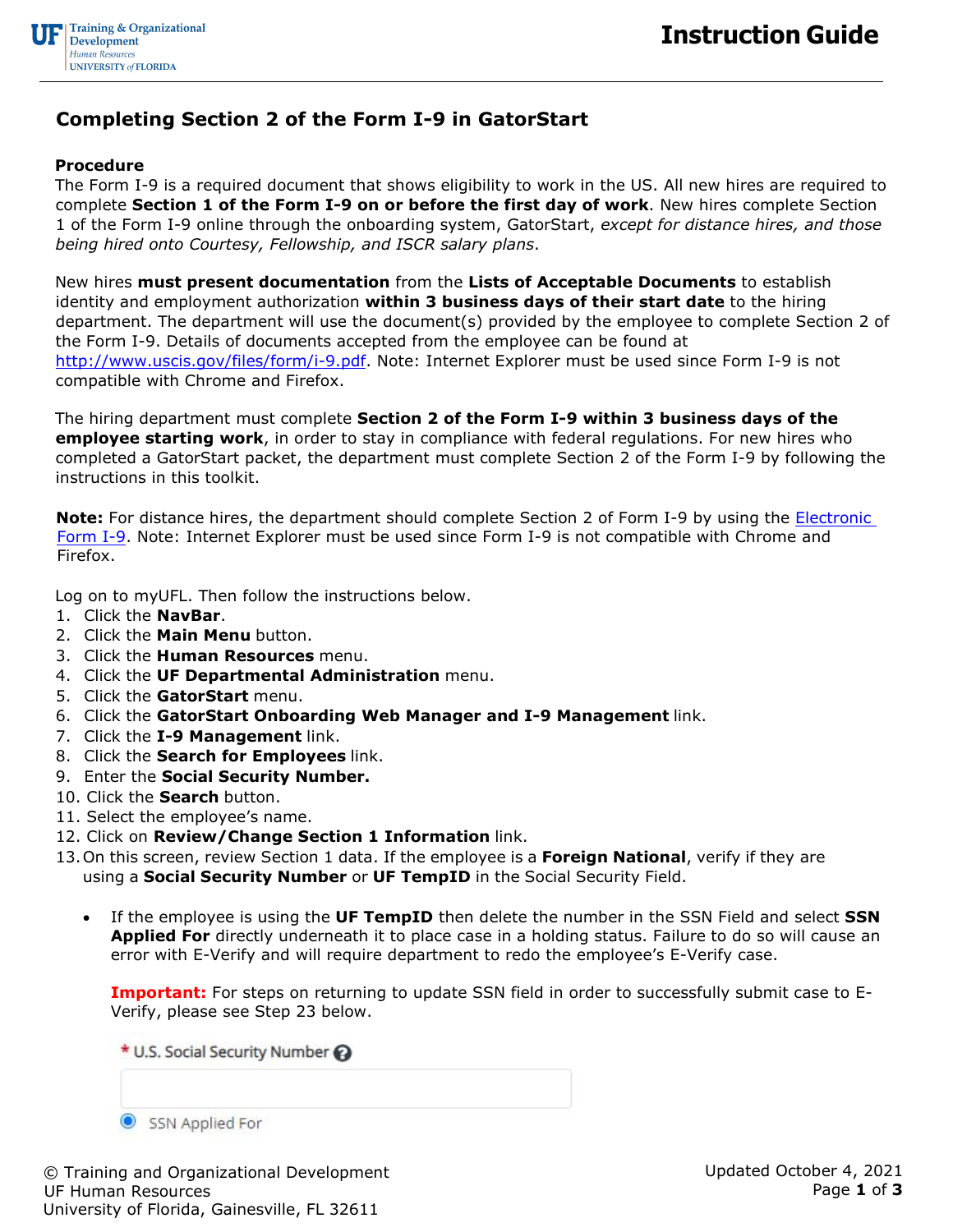- If no errors are found and the Social Security Number is being used, then select **Cancel** and continue to Step 14.
- $\_$  , and the set of the set of the set of the set of the set of the set of the set of the set of the set of the set of the set of the set of the set of the set of the set of the set of the set of the set of the set of th 14. If any errors in Section 1 are found, discuss the corrections needed with the employee then edit data, and click on the **Continue** button.

**Note:** For any corrections made in Section 1 to employee's Date of Birth or First or Last Name, contact Employment Operations & Records to update in myUFL.

- 15. On this screen, the department will enter the documents presented by the employee. **Note:** The employee is responsible for the decision on what documents to provide as we cannot instruct an employee to use a particular document(s)
- 16. Select either the **List A** button or **List B and C** button.
- 17. Click the appropriate **List A, B, or C drop down list(s)**.
- 18. Select the **relevant document** from the drop-down list(s).
- 19. Click the **Continue** button.
- 20. On this screen, the department will record information relevant to the documents provided by the employee.
- 21. Click the appropriate **drop-down list(s).**
- 22. Enter other details as required, for example, document numbers and expiration dates.
- 23. Click the **Continue** button.
- 23. The screen gives the department an opportunity to review the information, as changes can be made before confirming Section 2 of the Form I-9 is correct. You may proceed if the details on the form are correct. If not, click the **Back** button and amend the details as required.

**Note:** If you selected **SSN Applied for** in Step 13 then the employee's case will be placed in a holding status. Once the Social Security Number is received it is crucial the SSN field is updated so the case may be sent to E-Verify (E-Verify does not accept cases without an SSN). Steps to update the SSN field are as followed:

- Login to I-9 Management > Search for Employees > Enter their name and search > Select employee's name > **Select Change SSN** > Edit SSN > Continue
- 24. Check the box when you have read and agreed with the affirmation statement: "**I have read and agree with the certification statement above**." This statement is very important and should not be chosen unless you agree.
- 25. Click the **Continue** button.
- 26. Click the **Send to E-Verify** button if button is not greyed out (greyed out button and case status at the top will confirm that the E-Verify case has been successfully submitted. If the department submits Section 2 of the Form I-9 within the three-day window, proceed to Step 28. *Note: If the Send to E-Verify button is not available, please contact Employment Operations & Records immediately.*
- 27. If the department submits Section 2 of the Form I-9 outside the three-day window for a new or rehired employee, the department will see the **E-Verify Late Reason** screen. The department must select a late hire reason from the Reason E-Verify Case Created Late drop-down menu. The drop-down menu options are:
	- o Waited for SSN to be issued.
	- o Employee presented an acceptable receipt
	- o Operational or technical issue encountered. **\***
	- o Audit Revealed that New Hire Was Not Run. **\***
	- o Federal Contractor verifying an existing employee. **\***
	- o Other (200-character limit; be concise)

*\**Please contact Employment Operations & Records at 352-392-2477 or [ufhr-employment@ufl.edu](mailto:ufhr-employment@ufl.edu) **prior** to selecting these options from the drop-down menu

## 28. Click the **Continue** button.

© Training and Organizational Development UF Human Resources University of Florida, Gainesville, FL 32611